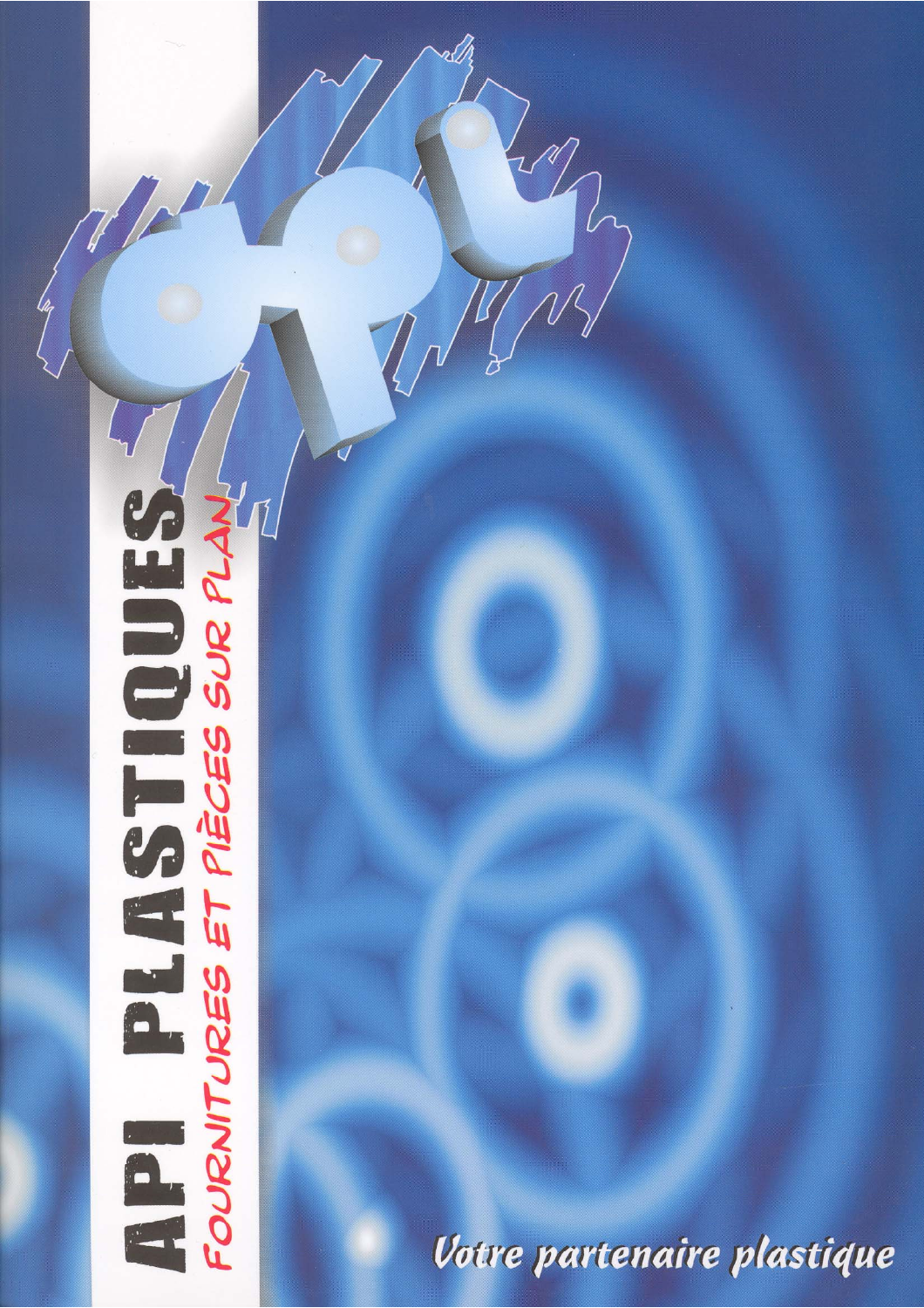| <b>Istruzioni</b>                                                                                                                                                                                                                                                                                                                                                                                                                                                                                                                                                                                                                                                                                                                                                                                                                                                           | <b>Butt welding</b>                                                                                                                                                                                                                                                                                                                                                                                                                                                                                                                                                                                                                                                                                                               | <b>Instructions</b>                                                                                                                                                                                                                                                                                                                                                                                                                                                                                                                                                                                                                                                                                                                                                                                                                     | Anleitung für das                                                                                                                                                                                                                                                                                                                                                                                                                                                                                                                                                                                                                                                                                                                                                                                                                                                                                                                                           |
|-----------------------------------------------------------------------------------------------------------------------------------------------------------------------------------------------------------------------------------------------------------------------------------------------------------------------------------------------------------------------------------------------------------------------------------------------------------------------------------------------------------------------------------------------------------------------------------------------------------------------------------------------------------------------------------------------------------------------------------------------------------------------------------------------------------------------------------------------------------------------------|-----------------------------------------------------------------------------------------------------------------------------------------------------------------------------------------------------------------------------------------------------------------------------------------------------------------------------------------------------------------------------------------------------------------------------------------------------------------------------------------------------------------------------------------------------------------------------------------------------------------------------------------------------------------------------------------------------------------------------------|-----------------------------------------------------------------------------------------------------------------------------------------------------------------------------------------------------------------------------------------------------------------------------------------------------------------------------------------------------------------------------------------------------------------------------------------------------------------------------------------------------------------------------------------------------------------------------------------------------------------------------------------------------------------------------------------------------------------------------------------------------------------------------------------------------------------------------------------|-------------------------------------------------------------------------------------------------------------------------------------------------------------------------------------------------------------------------------------------------------------------------------------------------------------------------------------------------------------------------------------------------------------------------------------------------------------------------------------------------------------------------------------------------------------------------------------------------------------------------------------------------------------------------------------------------------------------------------------------------------------------------------------------------------------------------------------------------------------------------------------------------------------------------------------------------------------|
| per la saldatura                                                                                                                                                                                                                                                                                                                                                                                                                                                                                                                                                                                                                                                                                                                                                                                                                                                            | instructions                                                                                                                                                                                                                                                                                                                                                                                                                                                                                                                                                                                                                                                                                                                      | pour la soudure                                                                                                                                                                                                                                                                                                                                                                                                                                                                                                                                                                                                                                                                                                                                                                                                                         | Heizelement-                                                                                                                                                                                                                                                                                                                                                                                                                                                                                                                                                                                                                                                                                                                                                                                                                                                                                                                                                |
| testa a testa                                                                                                                                                                                                                                                                                                                                                                                                                                                                                                                                                                                                                                                                                                                                                                                                                                                               |                                                                                                                                                                                                                                                                                                                                                                                                                                                                                                                                                                                                                                                                                                                                   | bout à bout                                                                                                                                                                                                                                                                                                                                                                                                                                                                                                                                                                                                                                                                                                                                                                                                                             | stumpfschweißen                                                                                                                                                                                                                                                                                                                                                                                                                                                                                                                                                                                                                                                                                                                                                                                                                                                                                                                                             |
| La saldatura termica<br>testa a testa                                                                                                                                                                                                                                                                                                                                                                                                                                                                                                                                                                                                                                                                                                                                                                                                                                       | Butt welding                                                                                                                                                                                                                                                                                                                                                                                                                                                                                                                                                                                                                                                                                                                      | La soudure bout à bout                                                                                                                                                                                                                                                                                                                                                                                                                                                                                                                                                                                                                                                                                                                                                                                                                  | Das<br>Heizelementstumpfschweißen                                                                                                                                                                                                                                                                                                                                                                                                                                                                                                                                                                                                                                                                                                                                                                                                                                                                                                                           |
| Il processo di saldatura, ad ele-<br>menti termici per contatto,<br>"testa a testa" è il procedimento<br>di giunzione di due elementi<br>(tubi e/o raccordi) di uguale dia-<br>metro e spessore in cui le<br>superfici da saldare sono riscal-<br>date fino a fusione per contatto<br>con un elemento termico e suc-<br>cessivamente, dopo l'allontana-<br>mento di questo, sono unite a<br>pressione per ottenere la salda-<br>tura.                                                                                                                                                                                                                                                                                                                                                                                                                                       | Butt welding with contact heating<br>elements is the process of joi-<br>ning two elements (pipes and/or<br>fittings) of the same diamater<br>and thickness, the joining surfa-<br>ces of which are heated until<br>fusion by contact with a heating<br>element and then, after the hea-<br>ting element has been removed,<br>are pressed together to form the<br>weld.                                                                                                                                                                                                                                                                                                                                                            | Le processus de soudure, à élé-<br>ments chauffants par contact,<br>"bout à bout" consiste à joindre<br>deux éléments (tubes et/ou rac-<br>cords) d'un même diamètre et<br>d'une même épaisseur après avoir<br>chauffé les surfaces à souder<br>jusqu'au point de fusion par con-<br>tact avec un élément chauffants.<br>Après la phase de chauffage, les<br>surfaces à souder doivent être<br>immédiatement mises en contact<br>sans les endomager ou les salir.                                                                                                                                                                                                                                                                                                                                                                       | Bei diesem Schweißverfahren<br>werden zu verbindenden<br>Schweißpartner (Rohre und/oder<br>Formteile)<br>gleichen<br>Durchmessers und gleicher<br>Wanddicke, deren Kontaktflächen<br>(Stirnflächen) durch das Anlegen<br>an ein Heizelement (Heizspiegel)<br>anplastifiziert wurden, nach<br>Beendigung der Anwärmphase<br>vom Heizelement getrennt und<br>dem<br>unter<br>notwendigen<br>Schweißdruck gefügt.                                                                                                                                                                                                                                                                                                                                                                                                                                                                                                                                              |
| Procedura di saldatura termica<br>testa a testa                                                                                                                                                                                                                                                                                                                                                                                                                                                                                                                                                                                                                                                                                                                                                                                                                             | Butt welding procedure                                                                                                                                                                                                                                                                                                                                                                                                                                                                                                                                                                                                                                                                                                            | Procédure de soudure<br>bout à bout                                                                                                                                                                                                                                                                                                                                                                                                                                                                                                                                                                                                                                                                                                                                                                                                     | Durchführung des<br>Heizelemtstumpfschweißens                                                                                                                                                                                                                                                                                                                                                                                                                                                                                                                                                                                                                                                                                                                                                                                                                                                                                                               |
| Le istruzioni qui di seguito<br>riportate sono da considerarsi<br>solamente come riferimento. Gli<br>installatori dovranno essere<br>adeguatamente istruiti e cono-<br>scere approfonditamente la cor-<br>retta procedura da seguire in<br>accordo alla saldatrice che si sta<br>usando.                                                                                                                                                                                                                                                                                                                                                                                                                                                                                                                                                                                    | The following instructions are<br>provided for reference purposes<br>only. Installers must be properly<br>trained and have an in-depth<br>knowledge of the procedures to<br>follow in accordance with the<br>type of welding equipment being<br>used.                                                                                                                                                                                                                                                                                                                                                                                                                                                                             | Les instructions ci-après ne sont<br>fournies qu'à titre de référence.<br>Les installateurs devront être<br>suffisamment informés et con-<br>naître à fond la procédure de<br>soudage à suivre conformément<br>à l'appareil à souder à utiliser.                                                                                                                                                                                                                                                                                                                                                                                                                                                                                                                                                                                        | Die nachfolgenden beschriebe-<br>nen Arbeitsschritte Anleitungen<br>sollen lediglich als Hinweise<br>angesehen werden.<br>Das<br>auszuführende Personal muß<br>entsprechend geschult werden<br>und muß über Kenntnisse der<br>eingesetzten Materialien und<br>Schweißgeräte, sowie über die<br>gültigen Vorschriften und<br>Regelwerke verfügen.                                                                                                                                                                                                                                                                                                                                                                                                                                                                                                                                                                                                            |
| Verifiche preliminari<br>alla saldatura                                                                                                                                                                                                                                                                                                                                                                                                                                                                                                                                                                                                                                                                                                                                                                                                                                     | Preliminary checks                                                                                                                                                                                                                                                                                                                                                                                                                                                                                                                                                                                                                                                                                                                | Vérifications préliminaires                                                                                                                                                                                                                                                                                                                                                                                                                                                                                                                                                                                                                                                                                                                                                                                                             | Schweißnahtvorbereitung                                                                                                                                                                                                                                                                                                                                                                                                                                                                                                                                                                                                                                                                                                                                                                                                                                                                                                                                     |
|                                                                                                                                                                                                                                                                                                                                                                                                                                                                                                                                                                                                                                                                                                                                                                                                                                                                             |                                                                                                                                                                                                                                                                                                                                                                                                                                                                                                                                                                                                                                                                                                                                   |                                                                                                                                                                                                                                                                                                                                                                                                                                                                                                                                                                                                                                                                                                                                                                                                                                         |                                                                                                                                                                                                                                                                                                                                                                                                                                                                                                                                                                                                                                                                                                                                                                                                                                                                                                                                                             |
| Per garantire una buona giun-<br>zione occorre ricordare:                                                                                                                                                                                                                                                                                                                                                                                                                                                                                                                                                                                                                                                                                                                                                                                                                   | before welding<br>To ensure the joint is made pro-<br>perly, note that:                                                                                                                                                                                                                                                                                                                                                                                                                                                                                                                                                                                                                                                           | Pour garantir une bonne jonc-<br>tion, se rappeler que :                                                                                                                                                                                                                                                                                                                                                                                                                                                                                                                                                                                                                                                                                                                                                                                | Für eine gute Qualität der<br>Schweißverbindung ist bei der<br>Durchführung auf folgendes zu ach-<br>ten:                                                                                                                                                                                                                                                                                                                                                                                                                                                                                                                                                                                                                                                                                                                                                                                                                                                   |
| - I valori della temperatura<br>ambiente devono essere com-<br>presi tra +5°C e +40°C. In<br>caso contrario si devono adot-<br>tare i provvedimenti occorrenti<br>per eseguire le lavorazioni<br>all'interno dei valori consigliati<br>usando opportuni ripari.<br>- Il controllo degli elementi da<br>saldare deve includere la loro<br>verifica dimensionale (eccessi-<br>va ovalizzazione).<br>- Verificare la temperatura di<br>lavoro del termoelemento con<br>un termometro a contatto tara-<br>to. Questa misura deve avveni-<br>re dopo 10 minuti del raggiun-<br>gimento della temperatura<br>nominale, permettendo così al<br>termoelemento di riscaldarsi<br>in modo omogeneo sulla inte-<br>ra sezione. La temperatura di<br>fusione dovrebbe essere com-<br>presa tra 190 e 210°C in<br>accordo allo spessore di pare-<br>te del tubo/raccordo (Tabella<br>1). | - Ambient temperatures must be<br>within the range +5°C to<br>+40°C. If this is not the case<br>take steps to execute the weld<br>within the recommended tem-<br>perature range.<br>- When inspecting the elements<br>to be welded together, check<br>also the dimensions (excess<br>ovality).<br>- Check the working temperature<br>of the heating element with a<br>calibrated contact thermome-<br>ter. This measurement must be<br>made 10 minutes after the<br>rated temperature has been<br>reached, thus allowing the ele-<br>ment to heat up over its entire<br>surface area and depth. Fusion<br>temperature must be between<br>190 and 210°C in accordance<br>with the wall thickness of the<br>pipe/fitting (Table 1). | - La température ambiante doit<br>être comprise entre +5°C et<br>+40°C. Dans le cas contraire,<br>adopter toutes les mesures<br>nécessaires pour effectuer le<br>travail selon les valeurs recom-<br>mandées à l'aide de protections<br>spéciales.<br>- Le contrôle des éléments à<br>souder doit inclure la vérifica-<br>tion dimensionnelle (ovalisa-<br>tion).<br>- Vérifier la température de servi-<br>ce de l'élément chauffant à l'ai-<br>de d'un thermomètre à contact<br>réglé correctement. Effectuer<br>cette mesure 10 minutes après<br>avoir atteint la température<br>nominale, pour permettre à<br>l'élément thermique de chauffer<br>toute la section de façon<br>homogène. La température de<br>fusion devrait être comprise<br>entre 190 et 210°C, selon l'é-<br>paisseur de la paroi du<br>tube/raccord (Tableau 1). | - Eine Schweißung darf nicht durch-<br>geführt werden, wenn die<br>Umgebungstemperatur unter +5°C<br>(und höchstens +40°C beträgt).<br>Weiterhin ist auszuschließen, das<br>äußere Witterungseinflüsse das<br>Schweißergebnis negativ beein-<br>flussen können. Gegebenenfalls<br>sind geeignete Schutzmaßnahmen<br>zu ergreifen.<br>Bei<br>der<br>Kontrolle<br>der<br>Schweißpartner sollten auch die<br>Abmessungen überprüft werden (z.<br>B. Aussendurchmesser, Wanddicke,<br>Ovalität).<br>- Schweißtemperatur<br>des<br>Heizelements (Heizspiegels) mit<br>einem geeichten Temperatur-<br>meßgerät kontrollieren. Diese<br>Messung muss 10 Minuten nach<br>dem erreichen der Solltemperatur<br>erfolgen, so dass sich das Heizgerät<br>gleichmäßig über den gesamten<br>Heizfläche erwärmen kann. Die<br>Heizelementtemperatur muß sich in<br>Abhängigkeit von der Wanddicke des<br>Rohres/Formteils zwischen 190°C<br>bis 210°C bewegen (Tabelle 1). |

*Tab. 1*

Temperatura di riscaldamento del termoelemento / Element heating time / Température de chauffage de l'élément chauffant/ Heizelementtemperatur (°C)

210

205

200

195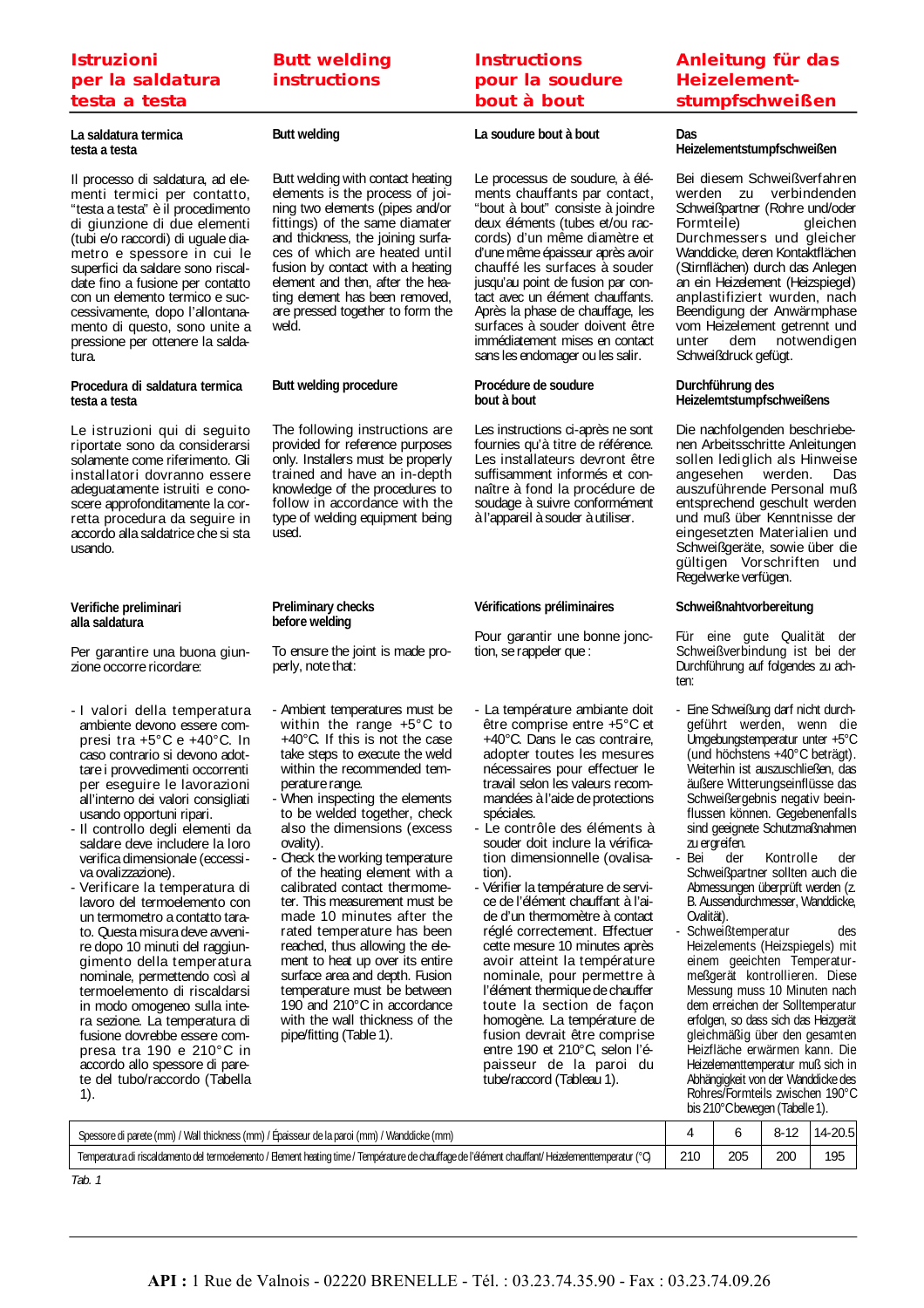

- Controllare la superficie del termoelemento (integrità dello strato antiaderente) ed assicurarsi della sua pulizia tramite l'uso di carta morbida o panni esenti da filacce.
- Controllare il corretto funzionamento della macchina saldatrice.
- Verificare lo stato di efficienza dei supporti a ganasce della saldatrice, affinchè possa essere assicurato il corretto allineamento dei pezzi da saldare e il parallelismo delle superfici a contatto.
- Verificare la forza di trascinamento del carrello mobile, sia come attrito proprio che in relazione al carico movimentato (tubi o raccordi).
- Verificare l'efficienza della strumentazione di misura (manometro e temporizzatore).
- Controllare che i tubi e/o i raccordi da saldare siano dello stesso diametro e spessore (stesso SDR).

## **Preparazione per la saldatura**

- Pulizia delle superfici: Prima di effettuare il posizionamento dei pezzi da saldare, è necessario rimuovere ogni traccia di sporcizia, unto, grasso, polvere o altro, sia dalla superficie esterna che interna delle estremità, impiegando un panno pulito, esente da filacce, imbevuto di adeguato liquido detergente. Sulla scelta del tipo di liquido detergente è raccomandabile far ricorso a prodotti consigliati direttamente dai produttori del settore: tricloro-etano, clorotene, alcool etilico, alcool isopropilico sono da considerarsi sostanze idonee all'uso.
- **Bloccaggio delle estremità:** Il bloccaggio degli elementi da saldare deve avvenire in modo tale che il disassamento non superi il 10% dello spessore.
- Check the surface of the heating element (Teflon coating) and clean with a lint-free cloth or soft paper wipe.
- Check that the welding unit is functioning correctly.
- Check the efficiency of the welding unit jaw clamps; ensure they are able to guarantee the correct alignment between the two sides of the joint and that the contact surfaces are perfectly parallel.
- Check the pulling force of the carriage, both in terms of friction and in relation to the load to be moved (pipes or fittings).
- Check the efficiency of the measuring instruments (pressure gauge and timer).
- Check that the pipes and/or fittings to be welded together are of the same diameter and thickness (same SDR).
- Contrôler la surface de l'élément chauffant (intégrité de la couche anti-adhérente) et s'assurer qu'il est parfaitement propre; si nécessaire, le nettoyer avec du papier non peluchant.
- Contrôler si la machine à souder fonctionne correctement.
- Vérifier l'efficacité des supports de la machine à souder afin d'assurer un alignement correct des pièces à souder et le parallélisme des surfaces de contact.
- Vérifier la force de traction du chariot mobile, au frottement et à la charge en mouvement (Tubes ou raccords).
- Vérifier l'efficacité des instruments de mesure (manomètre et temporisateur).
- Contrôler que les tubes et/ou les raccords à souder présentent le même diamètre et la même épaisseur (SDR identique).

### **Préparation pour la soudure**

- **Nettoyage des surfaces :** Avant de positionner les pièces à souder, éliminer toute trace de saleté, graisse, poussière ou autre de la surface extérieure et de la surface intérieure des extrémités à l'aide d'un papier non peluchant imprégné d'un détergent liquide. Pour le choix du type de détergent liquide, il est recommandé d'utiliser des produits comme conseillés trichloreéthane, chlorothène, alcool éthylique, alcool isopropylique sont des substances convenant très bien à cet usage.
- **Blocage des extrémités :** Bloquer les éléments à souder de sorte que leur désaxement ne dépasse pas 10% de l'épaisseur.
- Oberfläche des Heizelementes auf Beschädigungen kontrollieren und mit einem nichtfasernden, ungefärbten weichem Papier oder einem fusselfreien Lappen unter Zugabe eines geeigneten Reinigungsmittels säubern.
- Funktionskontrolle des Schweißgerätes durchführen.
- Kontrolle der Spannelemente des Schweißgerätes, so dass eine fluchtende Ausrichtung der zu schweißenden Teile sowie die Parallelität der Schweißflächen gewährleistet ist.
- Der Bewegungsdruck bzw. die benötigte Bewegungskraft ist zu ermitteln und muß zu der vorher bestimmten Fügekraft bzw. Fügedrucks addiert werden (wichtig beim Verschweißen von Rohren und Formteilen größeren Durchmessers).
- Funktionsprüfung der Messinstrumente (Manometer und Timer) durchführen.
- Prüfen, ob die zu schweißenden Rohre und/oder Formteile den gleichen SDR-Reihen entspre $chen$

## **Schweißnahtvorbereitung**

- **Oberflächenreinigung:** Bevor die zu schweißenden Teile eingespannt und ausgerichtet werden, müssen alle Schmutzspuren, Öl, Fett, Staub oder ähnliches sowohl von der Außen- als auch der Innenfläche im Schweißbereich mit Hilfe eines sauberen, einem nichtfasernden, ungefärbten weichem Papier oder eines fusselfreiem Lappen, unter Zugabe eines geeigneten Reinigungsmittels entfernt werden. Für die Auswahl der Reinigungsmittel, empfiehlt es sich direkt auf die von den<br>Herstellern empfohlenen empfohlenen Produkte zurückzugreifen: Trichloräthan, Äthylalkohol, Isopropylalkohol sind zu diesem Zweck geeignete Stoffe.
- **Rohre und/oder Formteile fest** einspannen: Die zu schweißenden Teile müssen so fixiert werden, dass der Achsversatz 10% der Wanddicke nicht übersteigt.



# **Preparing for welding**

- **Cleaning the surfaces:** Before positioning the parts to be welded, remove all traces of dirt, grease, oil, dust etc., from the external and internal surfaces of the ends, using a clean, lint-free cloth soaked in a suitable detergent. When choosing the type of liquid detergent, use recommended products supplied by specialist producers: trichloroethane, chlorothene, ethyl alcohol and isopropyl alcohol are all suitable.
- Clamping of the ends: The ends of the two parts to be welded must be clamped in such a way that axial misalignment does not exceed 10% of the thickness.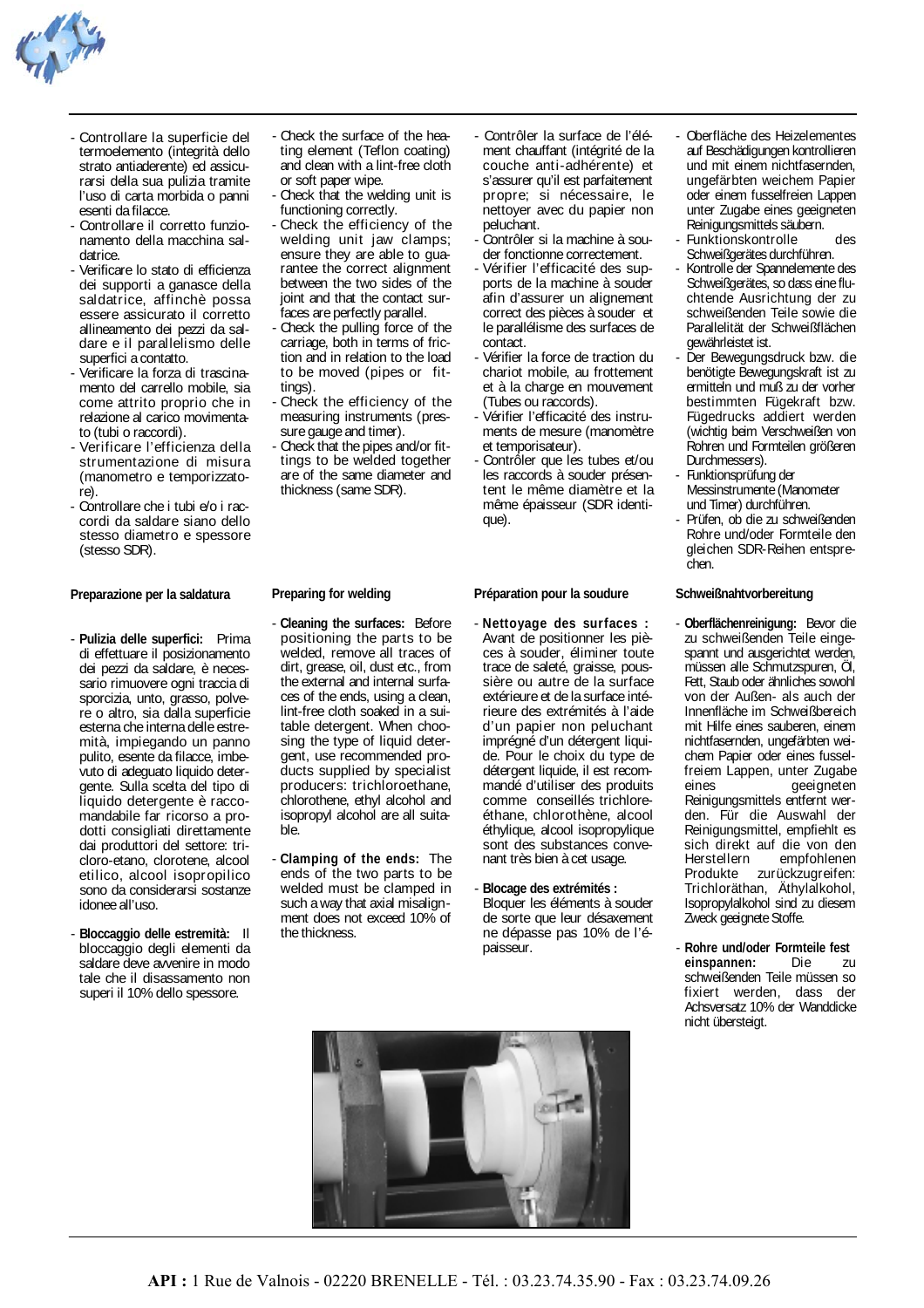

- **Fresatura dei lembi da saldare:** 

Per poter garantire un adeguato pian parallelismo e, condizione non meno importante, per eliminare la pellicola di ossido formatasi, le estremità dei due elementi da saldare devono essere fresate. Al termine di questa operazione, portando a contatto le due estremità, la luce tra i lembi non deve superare il valore di 0.5mm. Il truciolo di fresatura deve formarsi in modo continuo su entrambi i lembi da saldare. A tal proposito è sempre opportuno, terminata la fresatura, esaminare il truciolo per verificare l'assenza di difetti di fabbricazione. I trucioli devono essere rimossi dalla superficie interna dei componenti da saldare impiegando una spazzola o uno straccio pulito. In ogni modo le superfici fresate non devono essere più toccate con mano o sporcate in altro modo: a tal fine le operazioni di saldatura devono seguire immediatamente la fase di preparazione, ricorrendo, qualora tracce di polvere si possano essere depositate, nel frattempo, sulle superfici fresate, alla pulizia con panno imbevuto di liquido detergente.

- **Planing of edges to be welded:** 

To guarantee proper parallelism and flatness, and, equally important, to eliminate the film of oxide that forms, the ends of the two parts to be joined must be planet. When this procedure is concluded, bring the two ends into contact and ensure that any clearances between them do not exceed 0.5 mm. The shavings must form continuously on both the edges to be welded. It is good practice, after the planing stage, to inspect the resulting shavings to verify the absence of manufacturing defects. Shavings must be removed from the internal surface of the components to be welded using a brush or a clean rag. In any event, after planing, the two surfaces must not be touched or contaminated in any other way; for this reason the welding opereations must be performed immediately after prepration. If any traces of dust have settled on the planed surfaces before they can be welded, clean them with a cloth soaked in specific detergent.

- **Fraisage des surface à souder :** 

Pour garantir un bon parallélisme et, condition non moins importante, pour éliminer la pellicule d'oxyde qui se forme, fraiser les extrémités des deux éléments à souder. À la fin de cette opération, mettre en contact les deux extrémités : le jeu entre les surfaces ne doit pas dépasser la valeur de 0,5mm. Les copeaux de fraisage doivent se former de façon continue sur les deux surfaces à souder. À ce sujet, il est toujours bon, une fois le fraisage terminé, d'examiner les copeaux pour s'assurer qu'il n'y a aucun défaut de fabrication. Éliminer les copeaux de la surface interne des composants à souder à l'aide d'une brosse ou d'un chiffon propre. Après quoi, ne plus toucher ni salir les surfaces fraisées : pour cela, faire suivre immédiatement cette phase de préparation par des opérations de soudage en retirant éventuellement la poussière à l'aide d'un chiffon impregné d'un détergent liquide.



- **Schweißflächen mechanisch bearbeiten:** 

Damit eine optimale Schweißnaht erzielt werden kann, müssen die Schweißflächen (Stirnflächen) mittels eines Planhobels mechanisch bearbeitet werden, zum einen um eine Planparallelität der Fügeflächen herzustellen und zum anderen um die Oxydschicht auf der Oberfläche der beiden zu verschweißenden Teile zu entfernen. Nach dem Hobeln darf der Spalt (Versatz der Längsachse) zwischen den Fügeflächen nicht größer als 0,5mm betragen. Aufgrund des Aussehens des Spannes läßt sich erkennen, daß der Hobelvorgang beendet werden kann. Dies zeigt sich, wenn sich auf beiden zu verschweißenden Teilen ein umlaufender, nicht unterbrochener Span bildet. Es empfielt sich, während des Hobelns den Span zu beobachten, damit eventuelle Materialfehler erkannt werden können. Nach dem Herausnehmen des Hobels, müssen eventuell vorhandene Restspäne aus dem Schweißbereich entfernt werden. In einigen Fällen kann es notwendig sein, diese mit einem speziellen Messer oder einer Ziehklinge zu entfernen. Die bearbeiteten Flächen dürfen auf keinen Fall mit den Händen berührt oder verschmutzt werden.: Sollte der eigentliche Schweißvorgang nicht unmittelbar nach der mechanischen Bearbeitung begonnen werden können, empfielt es sich die Schweißfllächen nochmals mit einem einem nichtfasernden, ungefärbten weichem Papier oder eines fusselfreiem Lappen, unter Zugabe eines geeigneten Reinigungsmittels zu säubern, um sich zwischenzeitlich abgelagerte Verschmutzungen (z .B. Staubpartikel) zu entfernen.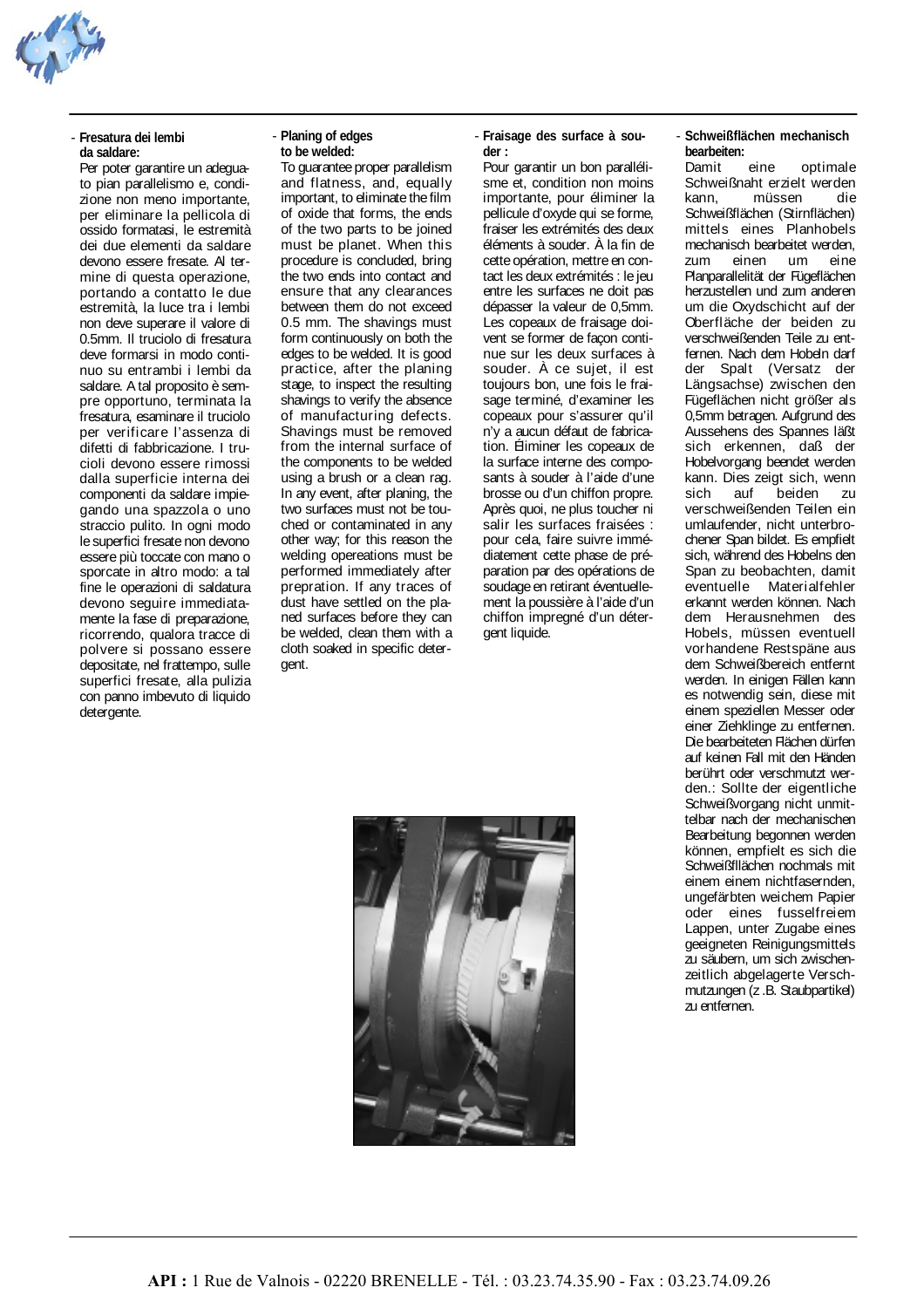

**Procedura di saldatura a caldo di testa**

La saldatura di giunti testa a testa di tubi e/o raccordi con procedimento ad elementi termici per contatto deve essere eseguita realizzando in modo corretto le differenti fasi del ciclo di saldatura qui di seguito riportate:

**Butt welding procedure**

The butt fusion welding between pipes and/or fittings using contact heating elements must be performed by carrying out all the steps in the welding cycle, as described below:

**Procédure de soudure "bout à bout"**

Réaliser la soudure "bout à bout" de tubes et/ou de raccords selon la procédure à éléments chauffants par contact en respectant les différentes phases du cycle de soudure indiquées ci-dessous :

### **Verfahren zum Stumpfschweißen**

Die Durchführung von Stumpfschweißungen von Rohren und/oder Anschlüssen mit Hilfe von Kontaktheizelementen muss korrekt unter Beachtung der verschiedenen Phasen des nachfolgend dargestellten Schweißzyklus durchgeführt werden:



*Tab. 2: Parametri di saldatura di testa per PP (in accordo a DVS 2207 Parte 11) Tab. 2: Butt welding parameters for PP (in compliance with DVS 2207 Part 11)*

2,5

**Accostamento e preriscaldamento:** in questa fase i lembi da saldare sono accostati al termoelemento ad una pressione pari a p1+pt, per il tempo necessario, al fine di creare un bordino uniforme sia interno che esterno. Il valore di pressione p1 deve essere tale per cui le superfici da saldare, a contatto con il termoelemento, siano soggette ad una pressione pari a 0.1 N/mm<sup>2</sup>: per ottenere tale condizione, il valori di pressione p1 deve essere ricavato dalle tabelle fornite dal costruttore della saldatrice, perchè esso dipende, a parità di diametro e spessore degli elementi da saldare, dalla sezione del cilindro di spinta del circuito di comando della saldatrice e, quindi, può variare a seconda del modello di attrezzatura

41 - 50

**Contact and preheating:**  in this step the two edges to be welded are located against the heating element at a pressure equal to p1+pt, for the necessary time, with the purpose of creating a uniform internal and external lip. The pressure value p1 must be such that, when in contact with the heating element, the elements to be welded are subjected to a pressure of 0.1  $N/mm^2$ ; to achieve this condition, p1 pressure values must be taken from the tables supplied by manufacturer of the fusion jointing machine, because, apart from the diameter and thickness of the elements to be welded, these values also depend on the cross section of the thrust cylinder in the welder circuit and can therefore alter in

490 - 550

*Tab. 2: Paramètres de soudure "bout à bout" pour PP (selon DVS 2207 Partie 11) Tab. 2: Schweißparameter für Stumpfschweißung für PP (gemäß DVS 2207 Teil 11)*

35 - 45

**Assemblage et pré-chauffage :** au cours de cette phase, les surfaces à souder sont mises en contact avec l'élément à une pression correspondant à p1+pt, et ce, le temps nécessaire à créer un bord uniforme aussi bien à l'intérieur qu'à l'extérieur. La pression p1 doit avoir une valeur grâce à laquelle les surfaces à souder, en contact avec l'élément chauffant, seront sujettes à une pression de 0,1  $\text{\r{N/mm^2}}$  : pour obtenir cette condition, la valeur de pression p1 doit être calculée à partir des tableaux fournies par le constructeur de la machine à souder parce qu'elle dépend, à égalité de diamètre et d'épaisseur des éléments à souder, de la section du cylindre de poussée du circuit de commande de la machine à

16

**Angleichen und Vorwärmen:**  In dieser Phase werden die zu schweißenden Teile mit einem Schweißdruck von p1+pt, so lange an das Heizelement angedrückt, bis außen ein gleichmäßiger<br>Schweißwulst Schweißwulst. Schweißdruck p1 muss so hoch sein, dass die zu s c h w e i ß e n d e n Kontaktflächen, die mit dem Heizelement in Berührung kommen, einem spezifischen<br>Schweißdruck von 0,1 Schweißdruck N/mm2 entsprechen. Der an der Schweißmaschine einzustellende Druck p1 ist abhängig vom zu verschweißenden Material und der entsprechenden SDR-Reihe und muß gemäß den jeweiligen Herstellerangaben eingestellt werden. Der mit pt angegebene Druck entspricht dem

60 - 70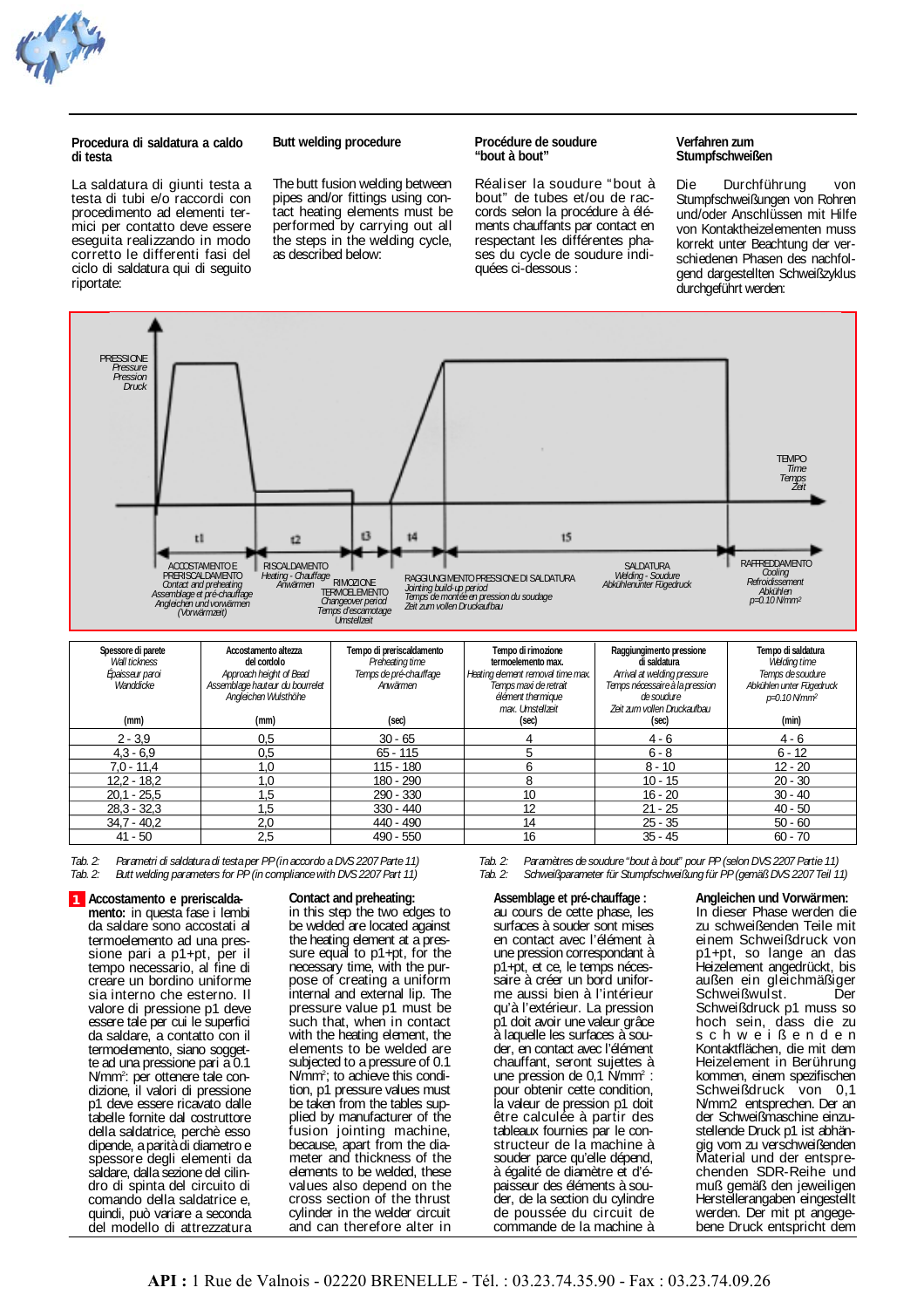

impiegata. Con il simbolo pt si indica la pressione di trascinamento necessaria a vincere gli attriti dovuti alla saldatrice ed al peso della tubazione bloccata sulla guida mobile che ostacolano il libero movimento della guida stessa. Tale valore è misurato drittamente sul manometro in dotazione alla macchina, muovendo la guida mobile. In ogni modo esso non deve risultare superiore al valore della pressione p1: in questo caso è necessario ricorrere all'impiego di carrelli mobili o sospensori oscillanti per facilitare lo spostamento della tubazione.

accordance with the specific model of welding unit you are using. The symbol pt indicates the pulling pressure required to overcome the friction offered by the welding unit and the weight of the pipe locked in the mobile guide, combining to impede the free movement of the guide. This reading is taken on the pressure gauge supplied with the machine, while moving the mobile guide. In any event, it must never be higher than the pressure value p1, otherwise it may prove necessary to use carriages or suspension systems to facilitate movement of the pipe.

souder ce qui signifie qu'elle peut varier selon le modèle d'accessoire utilisé. Le symbole pt indique la pression de traction nécessaire pour éliminer le frottement dû à la soudeuse et au poids de la canalisation bloquée sur le guide mobile et qui gêne le déplacement du guide. Cette valeur est mesurée directement sur le manomètre fourni avec la machine, en déplaçant le guide mobile. De toute façon, elle ne doit pas être supérieure à la valeur de la pression p1 : dans ce cas, il est nécessaire d'utiliser des chariots mobiles ou des étriers oscillants pour faciliter le déplacement de la canalisation.

Bewegungsdruck, der je nach zu schweißenden Teil en und dessen Eigengewichten, die freie Bewegung des Schlittens, auf dem die Spannvorrichtungen montiert sind, behindert (Reibung). Dieser Wert wird direkt auf dem an der Maschine befestigten Manometer abgelesen, indem der bewegliche Schlitten bewegt wird. Dieser Wert darf den Druck p1 keinesfalls übersteigen: und ggf. müssen Hilfsvorrichtungen verwendet werden, welche die Bewegung der Rohrleitung erleichtern.



- **Riscaldamento:** Dopo la formazione del bordino, si **2** abbassa la pressione (10% del valore di accostamento e preriscaldamento) permettendo in tal modo al materiale di scaldarsi uniformemente anche in profondità.
- **Rimozione del Termoele-3** mento: Questa fase deve essere eseguita nel più breve tempo possibile, allontanando i lembi da saldare dal termoelemento, estraendo senza danneggiare le superfici rammollite, e riaccostando immediatamente i lembi da saldare. Tale operazione deve essere rapida per evitare un eccessivo raffreddamento dei lembi (la temperatura superficiale si raffredda in 3 secondi di  $17^{\circ}$ C).

**Heating:** After the lip has formed the pressure is lowered (10% of the contact and Preheating value) thus allowing the material to heat up uniformly through its entire depth.

**Removing the Heating ele**ment: This phase must be performed as rapidly as possible, detaching the pipe edges to be welded from the heating element, extracting the element without damaging the softened surfaces and then immediately bringing the two edges to be welded into contact with each other. This procedure must be performed quickly to avoid the risk of excessive cooling of the edges (surface temperature falls by 17°C in just 3 seconds).



**Chauffage** : Après la formation du bourrelet, réduire la pression (10% de la valeur d'assemblage et de préchauffage) de sorte que le matériau chauffe de façon uniforme même en profondeur

**Retrait de l'élément thermi**que: Cette phase doit avoir lieu le plus rapidement possible, en écartant les surfaces à souder de l'élément chauffant en retirant les surfaces ramollies sans rien endommager et en rapprochant immédiatement les surfaces à souder. Cette opération doit être effectuée rapidement pour éviter de trop refroidir les surfaces (la température de surface baisse de 17°C en 3 secondes).

**Anwärmen:** Nach Bildung des Wulstes, wird der Druck verringert (auf ca. 10% vom Angleichdruck),. Dadurch kann das Material optimal durchgewärmt werden, ohne Schaden zu nehmen.

#### **Umstellzeit:**

Als Umstellzeit bezeichnet man die Phase, die zwischen dem Herausnehmen des Heizspiegels aus dem Schweißbereich und dem beiden Schweißpartner liegt. Dieser Vorgang sollte möglichst<br>schnell und ohne schnell<sup>®</sup> Beschädigung Schweißflächen erfolgen, da die Temperatur im plastifizierten Bereich innerhalb von drei Sekunden um 17°C abkühlt.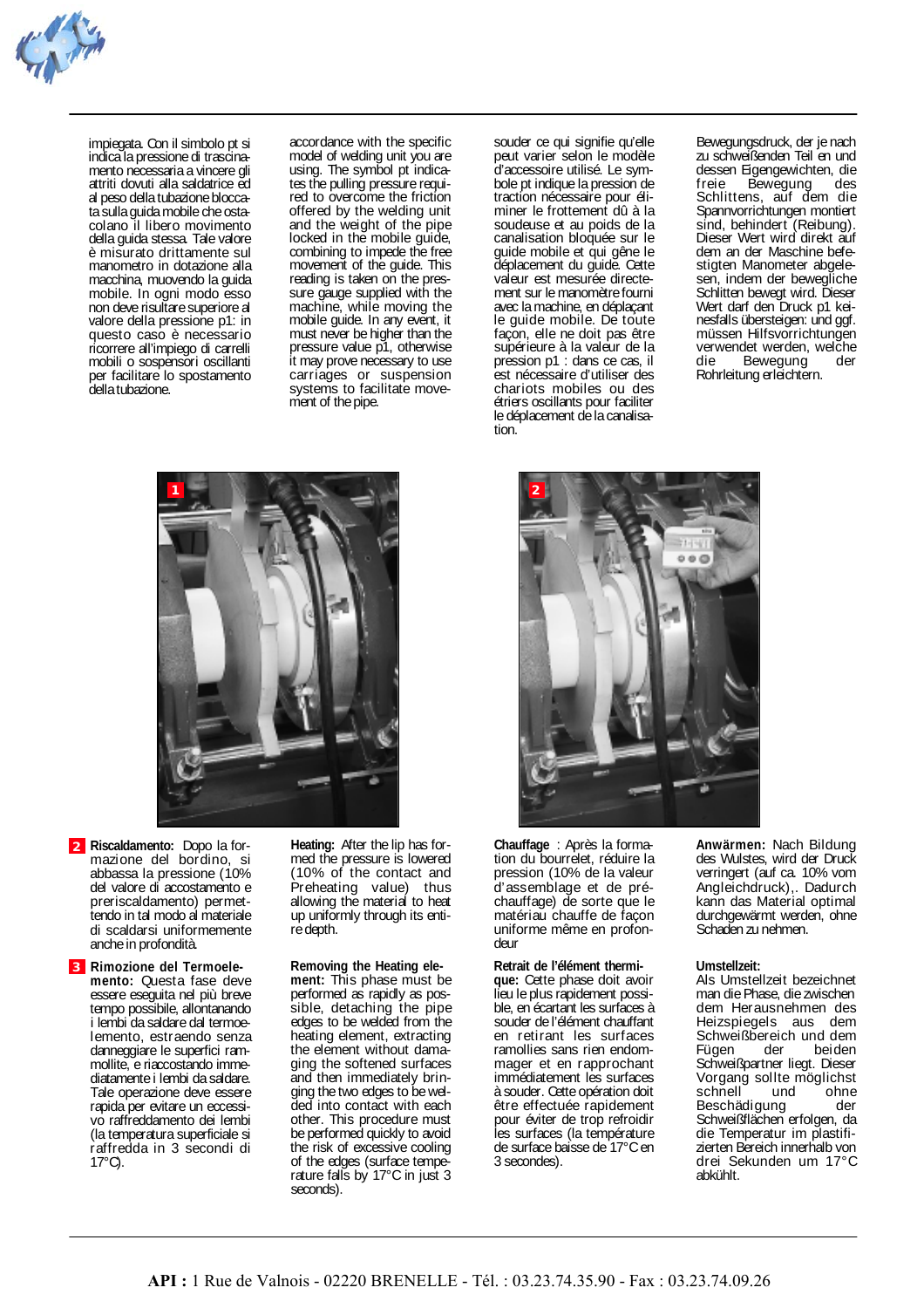

**Raggiungimento della pres-4 sione di saldatura:** I lembi vanno posti a contatto, incrementando progressivamente la pressione al valore (p5+pt), dove p5=p1 e pt è la pressione di trascinamento.

Jointing build-up period: The two edges are brought into contact and the relative pressure is increased progressively to the value (p5+pt), where p5=p1 and pt is the pulling pressure.

**Temps nécessaire à la pression de soudure:** Mettre les surfaces côte à côte en augmentant progressivement la pression jusqu'à la valeur (p5+pt), où p5=p1 et pt est la pression de traction.

**Fügen:** Beim Fügen werden die beiden plastifizierten Schweißenden unter Druck zusammengedrückt. Der Fügedruck ergibt sich aus dem vom Hersteller angegebenen Schweißdruck, der schrittweise erhöht wird, und dem ermittelten Bewegungsdruck (p5 + pt mit p5=p1)



**Saldatura:** Occorre mantene-**5** re la pressione di saldatura per il tempo t5.

6 Raffreddamento: Terminata la fase di saldatura, la pressione di contatto viene annullata ed il giunto può essere rimosso dalla saldatrice, ma non deve essere, in ogni caso, sollecitata meccanicamente fino al suo completo raffreddamento. Il tempo di raffreddamento deve essere almeno uguale al tempo di saldatura, t5.

**Controllo qualitativo del giunto saldato**

Esistono due metodi di valutazione della qualità: controlli non distruttivi e controlli distruttivi. Questi ultimi richiedono apparecchiature specifiche. E' comunque possibile visivamente verificare la qualità del giunto senza l'ausilio di particolari strumenti.

**Welding:** Welding pressure must be maintained for time  $15$ 

**Cooling:** Once the joint has been welded, contact pressure is removed and the joined parts can be removed from the fusion jointing machine, although it must not be subjected to mechanical stress until it has cooled completely. Cooling time must be at least the same as welding time t5.

**Checking the quality of the welded joint**

Joints can be checked using two alternative techniques: non-destructive tests and destructive tests. While these latter tests call for the use of special equipment, the quality of the joint can also be checked with a simple visual in spection.



**Soudure:** Maintenir la pression de soudure pour un temps t5.

**Refroidissement:** Une fois la phase de soudure terminée, annuler la pression de contact et làisser refroidir l'ensemble, sans le manipuler. Le temps de refroidissement doit être au moins égal au temps de soudage t5.

## **Contrôle de la soudure**

Il existent deux méthodes pour contrôler la qualité : contrôles non destructifs et contrôles destructifs. Ces derniers nécessitent des appareils spéciaux. Il est toutefois possible de vérifier visuellement la qualité du joint sans l'aide d'instruments particuliers.

**Schweißen:** 

Der Fügedruck muss über die Schweißzeit (t5) konstant gehalten werden.

**Abkühlen:** Nach Beendigung des Fügens, wird der Fügedruck gegen null gefahren und die Schweißverbindung muß abkühlen. Je nach Wanddicke und Art des Bauteils, kann ein Teil der Abkühlphase außerhalb der Schweißmaschine durchgeführt werden. Zu jedem Zeitpunkt der Abkühlphase, sind mechanische Belastungen, welche auf das Bauteil einwirken könnten, auszuschließen. Die Abkühlzeit muss mindestens der Schweißzeit (t5) entsprechen.

**Qualität der Schweißverbindung** 

Es gibt zwei Prüfmethoden die Qualität einer Schweißverbindung zu prüfen: zerstörende und zerstörungsfreie. Die erst genannte Prüfmethode erfordert spezielle Geräte und hat eine Zerstörung der Schweißverbindung zur Folge. Die Qualität der Schweißverbindung kann jedoch auch ohne besondere Instrumente kontrolliert werden.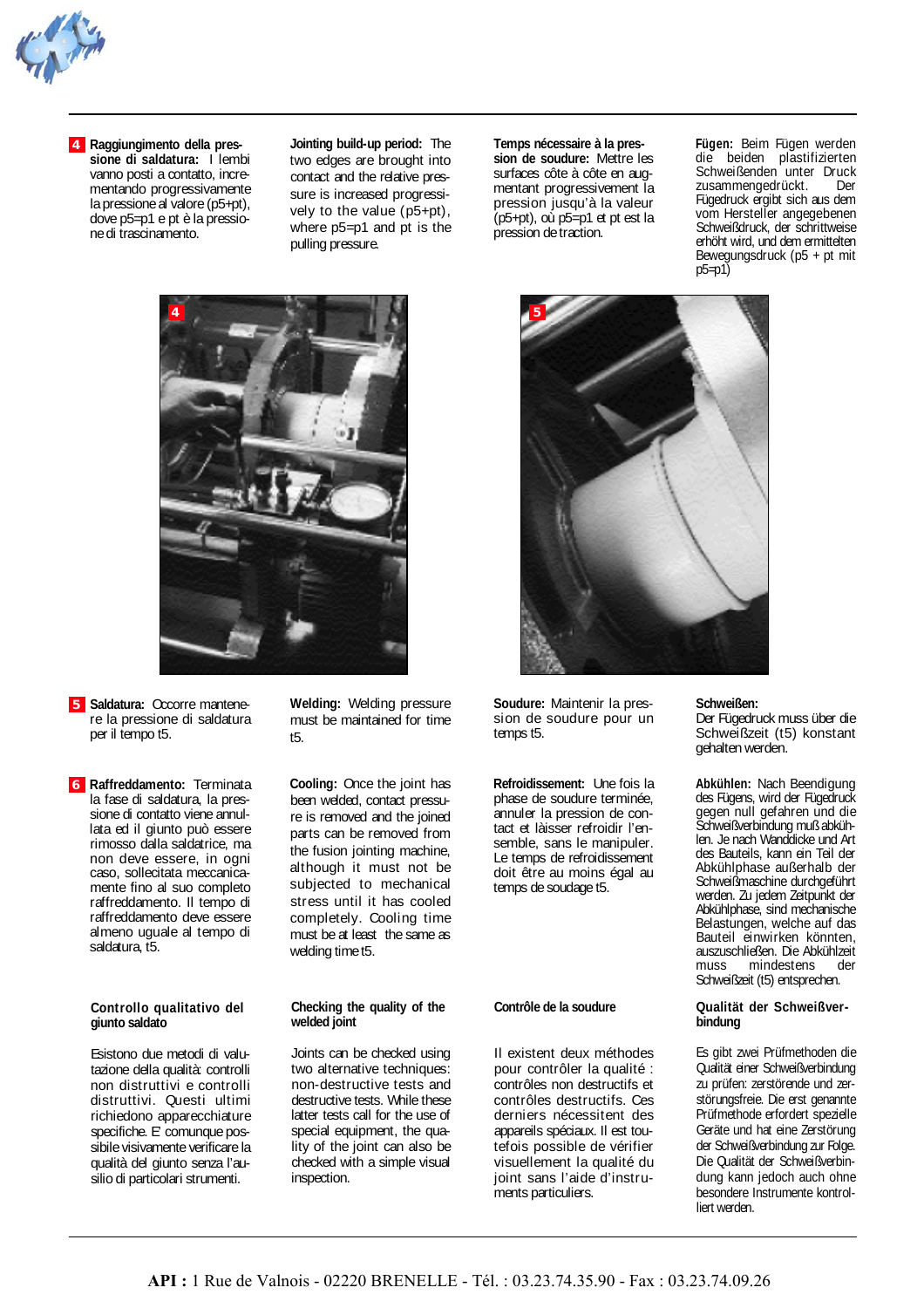

**L'esame visivo riguarda le seguenti verifiche:**

- a) Il cordolo di saldatura deve risultare uniforme su tutta la circonferenza del giunto;
- b) L'intaglio al centro del cordolo deve rimanere al di sopra del diametro esterno degli elementi saldati;
- c) Sulla superficie esterna del cordolo non devono evidenziarsi porosità, inclusioni di polvere o altre contaminazion i ;
- d) Non devono evidenziarsi rotture superficiali;
- e) La superficie del cordolo non deve manifestare lucentezza eccessiva, che potrebbe essere indice di surriscaldamento:
- f) Il disassamento degli elementi saldati non deve risultare superiore al 10% del loro spessore.

**Visual inspections should assess the following points:**

- a) The weld bead must be uniform around the entire circumference of the joint;
- b) The notch in the centre of the bead must remain above the outside diameter of the welded parts;
- c) The external surface of the bead must not show any signs of porosity or inclusions of dust or other contaminants;
- d) No visible signs of surface break-up;
- e) The surface of the weld bead should not have a very highly reflective finish, as this is a sign of overheating;
- f) Axial misalignment of the welded parts must be no greater than 10% of their thickness.

**L'examen visuel consiste à** vérifier:

- a) Les bourrelets doivent être reguliers sur toute la circonférence du joint;
- b) L'entaille au milieu des bords doit être au-dessus du diamètre extérieur des éléments soudés;
- c) La surface extérieure du bord ne doit pas être poreuse et ne présenter aucune contamination (poussière ou autre)
- d) La surface ne doit pas être fendue:
- e) La surface du bord ne doit pas être brillante (la brillance est indice de surchauffe);
- f) Le désaxement des éléments soudés ne doit pas être supérieur à 10% de leur épaisseur.

**Die einfachste zerstörungsfreie Prüfmethode ist die visuelle Prüfung (Sichtkontrolle).** 

Mit dieser Prüfmethode, die jedoch einige Erfahrung mit der Schweißtechnik und dem Material erfordert, lassen sich folgende Kontrollen durchführen:

- a) Der Schweißwulst muß über den ganzen Umfang gleichmäßig ausgebildet sein;
- b) Die Kerbe zwischen die Schweißwülste muss über dem Außendurchmesser der geschweißten Elemente liegen;
- c) Im Schweißwulst dürfen keine Hohlräume, Staub oder andere Verschmutzungen sichtbar sein;
- d) Es dürfen keine Riefen sichtbar sein<sup>.</sup>
- e) Die Wulstoberfläche darf nicht zu glänzend erscheinen, dieses könnte ein Hinweis auf eine Verbrennung des Materials hinweisen;
- f ) Der Achsversatz der geschweißten Teile darf nicht höher als 10% ihrer Wanddicke sein.

| <b>DIFETTO</b>                                                                                                                                                                                                                                                                   | <b>CAUSE PROBABILI</b>                                                                                                                                                                                                                                                                                                                                                                                                         |
|----------------------------------------------------------------------------------------------------------------------------------------------------------------------------------------------------------------------------------------------------------------------------------|--------------------------------------------------------------------------------------------------------------------------------------------------------------------------------------------------------------------------------------------------------------------------------------------------------------------------------------------------------------------------------------------------------------------------------|
| <b>DEFECT / DÉFAUT / FEHLER</b>                                                                                                                                                                                                                                                  | PROBABLE CAUSE / CAUSES PROBABLES / MÖGLICHE URSACHEN                                                                                                                                                                                                                                                                                                                                                                          |
| ANDAMENTO IRREGOLARE DEL CORDOLO LUNGO LA CIRCONFERENZA<br><b>DELTUBO</b><br>Irregular path of weld bead around the circumference of the pipe<br>Bourrelets irregulier sur la circonferènce du tube<br>Ungleichmäßige Wulstausbildung über den Rohrumfang                        | PREPARAZIONE POCO ACCURATA DELLE TESTE DA SALDARE<br>CON CONSEGUENTE DISTRIBUZIONE DISUNIFORME DEL CALORE<br>Insufficiently meticulous preparation of ends to be welded with consequent uneven<br>heat distribution<br>Mauvaise préparation des bouts à souder entraînant une mauvaise distribution de la<br>chaleur<br>Kein abhobeln der Stirnflächen durchgeführt, ungleichmäßige Wärmezufuhr,<br>ungleichmäßiger Fügedruck. |
| CORDOLO RIDOTTO<br>Reduced size weld bead<br>Bords du bourrelet réduits<br>Zu kleiner Wulst                                                                                                                                                                                      | CATTIVA REGOLAZIONE DEI PARAMETRI DI SALDATURA<br>(TEMPERATURA, PRESSIONE, TEMPO DI SALDATURA)<br>Incorrect adjustment of welding parameters (temperature, pressure and time)<br>Réglage incorrect des paramètres de soudage (température, pression, temps de<br>soudage)<br>Falsche Einstellung der Schweißparameter (Temperatur, Druck, Schweißzeit)                                                                         |
| INTAGLIO AL CENTRO DEL CORDOLO ECCESSIVAMENTE PROFONDO                                                                                                                                                                                                                           | VALORI DI TEMPERATURA O PRESSIONE DI SALDATURA INFERIORE A QUELLI                                                                                                                                                                                                                                                                                                                                                              |
| Notch in centre of bead is too deep                                                                                                                                                                                                                                              | <b>PREVISTI</b>                                                                                                                                                                                                                                                                                                                                                                                                                |
| Entaille au milieu du bourrelet trop profonde                                                                                                                                                                                                                                    | Temperature or pressure values are too low                                                                                                                                                                                                                                                                                                                                                                                     |
| Kerbe zwischen die Schweißwülste zu tief                                                                                                                                                                                                                                         | Valeurs de température ou de pression de soudage inférieures à celles prévues<br>Temperatur- oder Druckwerte niedriger als empfohlen                                                                                                                                                                                                                                                                                           |
| INCLUSIONI NELLA SUPERFICIE DEL CORDOLO                                                                                                                                                                                                                                          | PULIZIA NON ADEGUATA DELLE TESTE DA SALDARE                                                                                                                                                                                                                                                                                                                                                                                    |
| Inclusions in the surface of the weld bead                                                                                                                                                                                                                                       | Insufficient cleaning of the ends to be welded                                                                                                                                                                                                                                                                                                                                                                                 |
| Inclusions sur la surface des bourrelets                                                                                                                                                                                                                                         | Bout à souder mal nettoyés                                                                                                                                                                                                                                                                                                                                                                                                     |
| Einschlüsse auf der Wulstoberfläche                                                                                                                                                                                                                                              | Ungenügende Reinigung der zu schweißenden Kontaktflächen                                                                                                                                                                                                                                                                                                                                                                       |
| POROSITÀ DEL CORDOLO                                                                                                                                                                                                                                                             | AMBIENTE ECCESSIVAMENTE UMIDO DURANTE LA FASE DI SALDATURA                                                                                                                                                                                                                                                                                                                                                                     |
| Porosity of weld bead                                                                                                                                                                                                                                                            | Welding performed in excessively humid ambient conditions                                                                                                                                                                                                                                                                                                                                                                      |
| Bourrelets poreux                                                                                                                                                                                                                                                                | Milieu trop humide durant la phase de soudage                                                                                                                                                                                                                                                                                                                                                                                  |
| Rauhe Wulstoberfläche der Naht                                                                                                                                                                                                                                                   | Zu hohe hoher Feuchtegehalt im Material Raumfeuchtigkeit während des Schweißens                                                                                                                                                                                                                                                                                                                                                |
| LUCENTEZZA ECCESSIVA DELLA SUPERFICIE DEL CORDOLO                                                                                                                                                                                                                                | SURRISCALDAMENTO IN FASE DI SALDATURA                                                                                                                                                                                                                                                                                                                                                                                          |
| Surface of weld bead presents a smooth shiny finish                                                                                                                                                                                                                              | Overheating during welding                                                                                                                                                                                                                                                                                                                                                                                                     |
| Surface des bourrelets trop brillante                                                                                                                                                                                                                                            | Surchauffe en phase de soudage                                                                                                                                                                                                                                                                                                                                                                                                 |
| Glänze Wulstoberfläche                                                                                                                                                                                                                                                           | Überhitzung während des Schweißens                                                                                                                                                                                                                                                                                                                                                                                             |
| DISASSAMENTO SUPERIORE AL 10% DELLO SPESSORE DEL TUBO<br>E DEL RACCORDO<br>Misalignment exceeds 10% of the thickness of the pipe and the fitting<br>Désaxement supérieur à 10% de l'épaisseur du tube et du raccord<br>Achsversatz mehr als 10% der Rohr- und/oder Formteildicke | CENTRAGGIO MAL ESEGUITO O ECCESSIVA OVALIZZAZIONE DEI TUBI<br>Incorrectly executed centring or excessive ovality of pipe<br>Centrage incorrect ou ovalisation excessive des tubes<br>Schlechte Ausrichtung oder zu große Ovalität der Schweißpartner                                                                                                                                                                           |
| Principali difetti riscontrabili con esame visivo                                                                                                                                                                                                                                | Tab. 3:                                                                                                                                                                                                                                                                                                                                                                                                                        |
| Tab. 3:                                                                                                                                                                                                                                                                          | Principaux défauts apparaissant à l'examen visuel                                                                                                                                                                                                                                                                                                                                                                              |
| Main defects discernible on visible inspection                                                                                                                                                                                                                                   | Hauptfehler, die durch eine visuelle Prüfung erkannt werden können                                                                                                                                                                                                                                                                                                                                                             |
| Tab. $3:$                                                                                                                                                                                                                                                                        | Tab. 3:                                                                                                                                                                                                                                                                                                                                                                                                                        |

**API :** 1 Rue de Valnois - 02220 BRENELLE - Tél. : 03.23.74.35.90 - Fax : 03.23.74.09.26